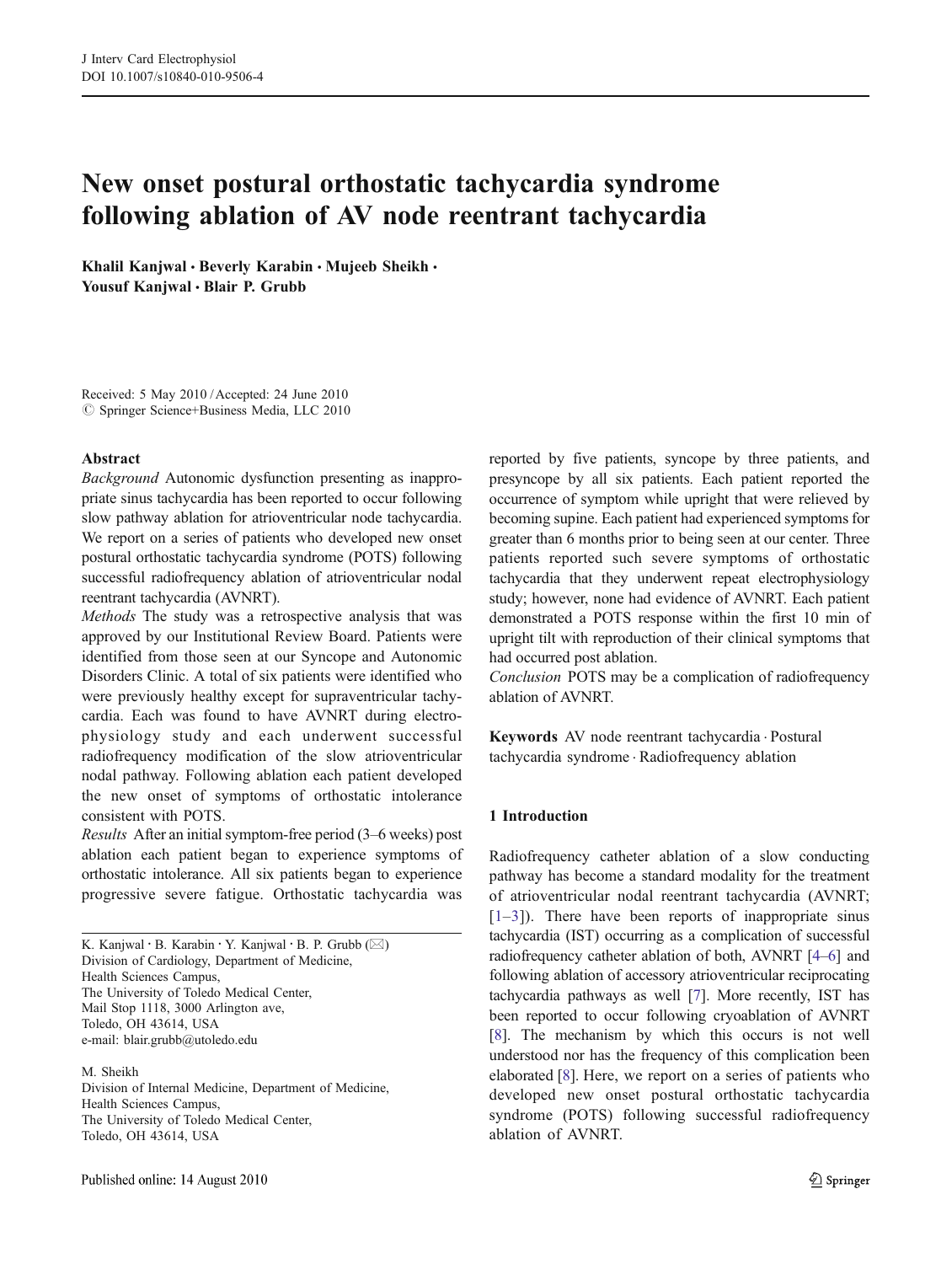## 2 Methods

The study was a retrospective analysis that was approved by our Institutional Review Board. Patients were identified from among those referred to our Syncope and Autonomic Disorders Clinic. A total of six patients were identified who were previously quite healthy except for supraventricular tachycardia. Each was found to have AVNRT during electrophysiology study and each underwent successful radiofrequency modification of the slow AV nodal pathway. Following ablation each patient developed new onset symptoms of orthostatic intolerance consistent with POTS. Following radiofrequency ablation of each of these patients, six patients developed signs and symptoms of POTS. Each of these patients had their radiofrequency ablation performed at an outside institution. Data was collected from patient interviews, physical examinations, and careful review of the records of the procedures and other aspects of their medical records. In addition to the aforementioned evaluations, each patient underwent a head-up tilt table test. While the tilt table testing protocol employed has been described elsewhere [\[9](#page-3-0)– [11](#page-3-0)], briefly it consisted of a passive head upright tilt on a table with a foot board meant for weight bearing at an angle of 70° for a period of 30 min during which time heart rate and blood pressure were continuously monitored. All tests were performed after an overnight fast.

We defined POTS as a chronic state of orthostatic intolerance and palpitations of greater than 6 months duration, associated with a reproducible heart rate increase of at least 30 beats per minute (or a peak heart rate of 120 beats per minute or more) observed during the first 10 min of upright tilt table testing. The condition had to occur in the absence of other chronic debilitating conditions. Commonly reported symptoms in patients suffering from POTS include exercise intolerance, fatigue, palpitations, lightheadedness, cognitive impairment, syncope, and near syncope.

Each of the ablative procedures was performed outside our institution. Records showed that each patient underwent a standard electrophysiology study during which programmed electrical stimulation induced typical AV nodal reentrant tachycardia (average rate 200 beats per minute) that matched their clinical arrhythmias. Records also showed that an average of 6±4 radiofrequency applications were delivered to the slow pathway with a power level of  $40\pm10$  watts each for a duration of 60 s. No complications were reported after any of the procedures.

# 3 Results

<span id="page-1-0"></span>Six patients, all women, aged  $(25±5)$ , were identified for inclusion in the study. The clinical features of the group are summarized in Table [1.](#page-1-0)

**Table 1** Baseline clinical characteristics of the study patients  $(N=6)$ 

| Age                                 | $25 \pm 5$ |
|-------------------------------------|------------|
| Sex (Females)                       | $6(100\%)$ |
| Symptoms prior to ablation          |            |
| Palpitations                        | $6(100\%)$ |
| Symptoms of orthostatic intolerance |            |
| Orthostatic palpitations            | 5(84%)     |
| <b>Dizziness</b>                    | 5(84%)     |
| Inability to concentrate            | 5(84%)     |
| Syncope                             | $3(50\%)$  |
| Presyncope                          | $6(100\%)$ |
| Fatigue                             | $6(100\%)$ |
| Chest pain                          | 1(16%)     |
| Comorbid conditions                 |            |
| <b>HTN</b>                          | 1(16%)     |
| Migraine                            | 1(16%)     |
|                                     |            |

#### 3.1 Symptoms of orthostatic intolerance

Post ablation each patient reported a 3–6-week asymptomatic period. Following this each first patient began to experience symptoms of severe progressive fatigue. Shortly thereafter all six patients reported having sensation of presyncope. These patients reported having experienced full syncopal events and five patients reported severe orthostatic tachycardia. Each patient reported the onset of symptoms while upright which were relieved by lying supine. Holter monitors were performed on each patient that showed sinus tachycardia of rates averaging 120 beats per minute while upright which returned to normal levels (60–70 beats per minute) while supine. Each of the patients reported a progressive decline in functional ability for a minimum of 6 months prior to referral. Three patients underwent repeat electrophysiological studies; however, none of these found evidence of recurrent AVNRT. Echocardiography was normal in all six patients, as were supine resting electrocardiograms. All six patients were so debilitated by their symptoms that they either lost their employment or had to discontinue educational pursuits.

### 3.2 Responses to Head Up Tilt Test

The mean duration of symptoms prior to referral to our center was 14±6 months. After a complete review of prior records, patients underwent a complete history and physical examination followed by HUTT. Each patient demonstrated a marked tachycardia response both during standing and during HUTT. The mean heart rate increase (both with standing and HUTT) was  $43\pm10$  beats per minute. All six patients reported that the symptoms provoked during HUTT reproduced their clinical symptoms. No additional autonomic testing was performed.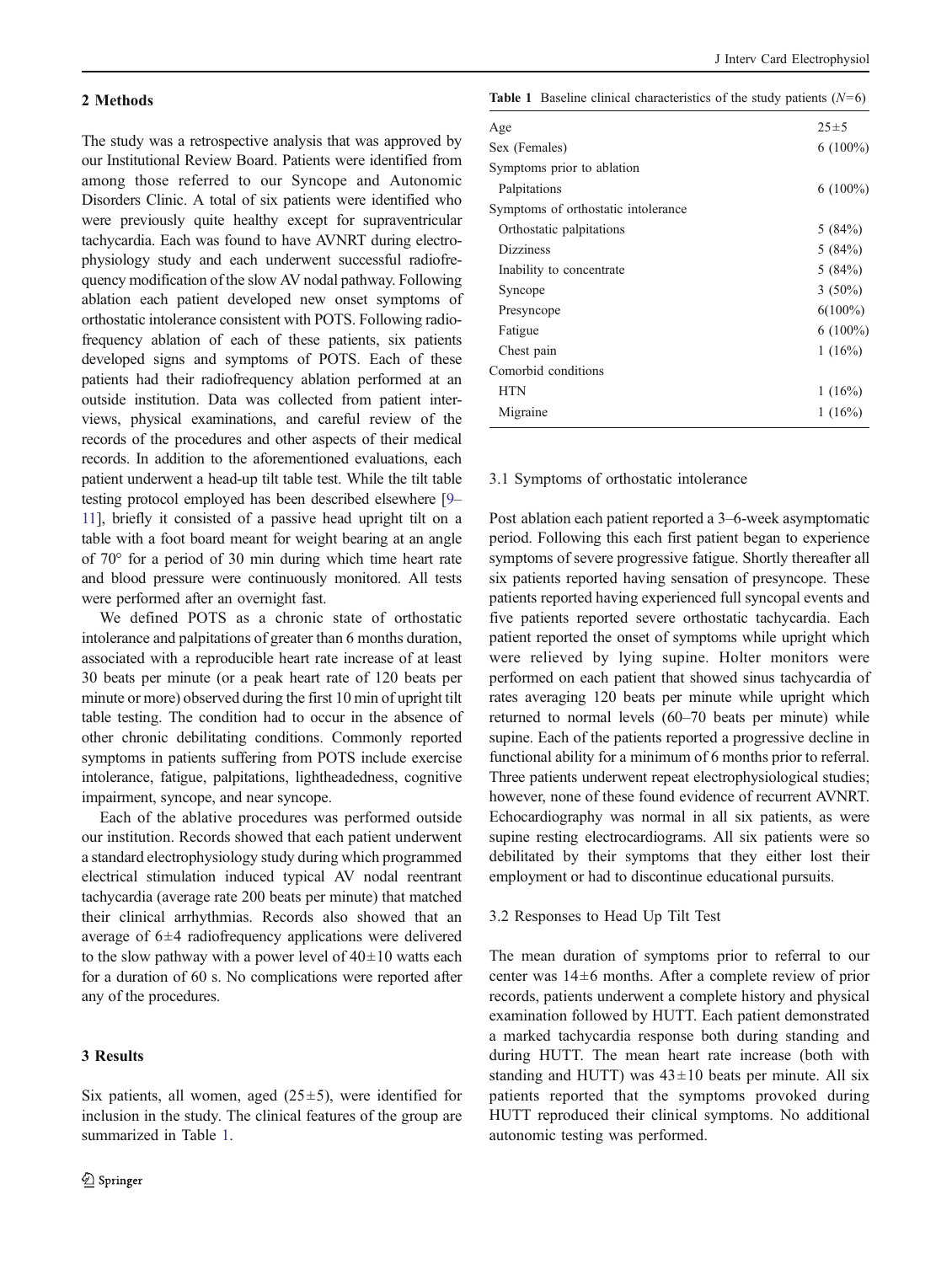#### 3.3 Treatment

The treatment protocols employed were based on our previous experiences with orthostatic disorders and are described in detail elsewhere [\[9](#page-3-0), [10,](#page-3-0) [12,](#page-3-0) [13](#page-3-0)]. Briefly, a sequence of therapies was employed that included education to avoid predisposing factors, an increase salt and fluid consumption, physical counter maneuvers, and aerobic and resistance training. If these proved ineffective, pharmacotherapy was initiated in a sequence generally consisting of beta-blockers, central sympatholytics, fludrocortisone, midodrine, selective serotonin reuptake inhibitors, either alone or in combination. If the aforementioned agents were ineffective or poorly tolerated, second line agents like pyridostigmine, octreotide, and erythropoietin were employed.

All six patients reported a significant reduction in symptoms and increase in functional status once a satisfactory treatment regimen has been elaborated. The specific symptoms, which improved the most in all six patients, were orthostatic palpitations and tachycardia, presyncope, and syncope. Three patients continued to complain of severe fatigue, which failed to respond to the aforementioned medications. These three patients later reported significant improvement in their fatigue following treatment with Modafinil [\[14](#page-3-0)].

## 4 Discussion

POTS is a form of orthostatic intolerance associated with a significant increase in heart rate while upright that resolves with recumbency. POTS is perhaps better thought of as a physiologic state (analogous to the state referred to as heart failure) which can be brought on by a number of different alterations in the body's normal homeostatic mechanisms. As such POTS appears to be a heterogeneous group of disorders with similar clinical characteristics [\[15](#page-3-0)–[19](#page-3-0)]. One group of POTS patients appear to have an autoimmune basis, with onset of symptoms following an acute febrile illness, associated with antibodies to the post-synaptic acetylcholine receptors of the autonomic nerves [[15](#page-3-0)]. Another group has high circulating levels of norepinephrine that occurs as a result of a genetic disturbance in the function of the norepinephrine reuptake proteins of adrenergic nerves. Yet another group appears to be in a chronic state of "idiopathic hypovolemia" [[20,](#page-3-0) [21\]](#page-3-0). In a recently published study, it was reported that POTS might be a manifestation of autonomic cardiac neuropathy [\[22](#page-3-0)].

However despite these observations there are many POTS patients where the etiology of their condition remains unclear, resulting from pathophysiologies that have yet to be elucidated. A number of different stressors have

been observed to bring on symptoms of POTS. While many patients describe an antecedent febrile illness (presumed to be viral), there are also reports of pregnancy [[23,](#page-3-0) [24\]](#page-3-0), traumatic brain injury [[25\]](#page-3-0), electrocution [\[26](#page-3-0)], and lightning injury [\[27](#page-3-0)], all appearing to cause onset of POTS.

We report on a series of six patients who were quite healthy except for episodic supraventricular tachycardia, who developed debilitating POTS after radiofrequency ablation of the slow AV nodal pathway. Review of the ablation reports showed that they were uncomplicated procedures that eliminated their AVNRT. While it could be argued that the ablation and the onset of POTS were unrelated, the temporal relationship between these events in a group of previously asymptomatic patients would suggest otherwise. The mechanism by which radiofrequency ablation could result in POTS is unclear. Inappropriate sinus tachycardia has also been reported to occur after ablation [\[4](#page-3-0)–[8](#page-3-0)]. Here it has been suggested that damage to the vagal fibers supplying the sinoatrial and AV nodal area occurs, resulting in a disruption of normal autonomic regulation. Similar mechanisms may be responsible for POTS post ablation. Another potential explanation might involve an inflammatory stress caused by ablation that leads to a hyperadrenergic state and/or partial autonomic neuropathy. It is also possible that these patients had preexisting POTS that was made worse by ablation; however, the complete absence of symptoms prior to the procedure would make this seem less likely.

The frequency at which POTS may occur after ablation is unclear, and this group of patients represents only a small percentage of those referred to our institution each year. However this could principally reflect a lack of recognition of the disorder. None of the six patients reported herein had been referred by the physician that had performed the radiofrequency ablation itself (four were self referred and two were referred by their primary care physicians). Indeed in each case the physician who performed the ablation dismissed the patients' complaints as being psychiatric in nature and unrelated to the procedure itself. It is hoped that this report will provoke closer observation of patients who develop similar symptoms after ablative procedures, thereby facilitating a better understanding of the frequency and pathogenesis of POTS post ablation while at the same time providing prompter diagnosis and management of this potentially debilitating condition.

# 5 Conclusion

POTS may occur as a complication of radiofrequency ablation of AVNRT. Recognition of the condition may allow for better understanding of its incidence and cause and facilitate both diagnosis and management.